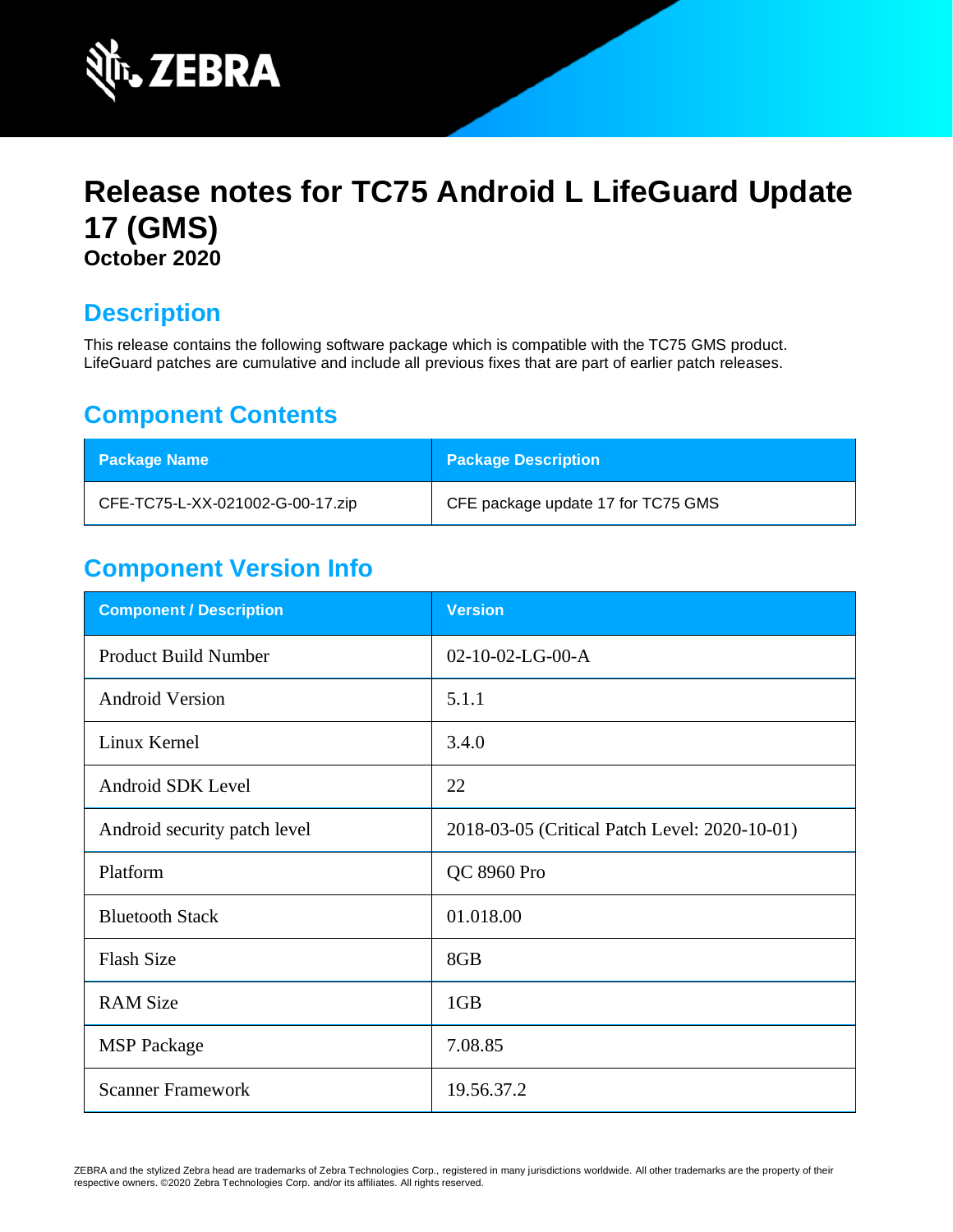

| SimulScan Demo App               | 2.6                                                         |
|----------------------------------|-------------------------------------------------------------|
| SimulScanEngine                  | 1.13.6.5                                                    |
| Datawedge                        | 6.7.51                                                      |
| <b>EMDK</b>                      | 6.8.24.1124                                                 |
| Mx / OSX                         | OSX QC.51.5.2.14/ MXMF version:7.2.10.3                     |
| WiFi                             | FUSION_QA_2.00.0.0.026                                      |
| <b>PTT</b>                       | 3.1.27                                                      |
| Touch FW                         | Stylus-80_GLOVE-105, FW:1.2. AA                             |
| RxLog                            | 4.58.5.0                                                    |
| Mlog                             | MLogPackage v06.54 / MLogManager v06.54 /<br>Service v06.54 |
| <b>Bluetooth Pairing Utility</b> | 3.7                                                         |
| <b>File Browser</b>              | 1.19.12                                                     |
| <b>Stage Now</b>                 | 2.10.1.1389                                                 |
| App Gallery                      | 2.8.4.13                                                    |
| <b>Battery Swap</b>              | 1.00                                                        |
| <b>Tech Docs</b>                 | 1.0.0                                                       |
| <b>WWAN</b>                      | QP200-W160926A-6102076                                      |
| <b>RIL</b>                       | Qualcomm RIL 1.0                                            |
| <b>TS.25</b>                     | JAN092017                                                   |
| <b>IMEI SV</b>                   | GMS:24<br>Non-GMS:23                                        |
| <b>WLAN</b>                      | WLAN-1240294.1                                              |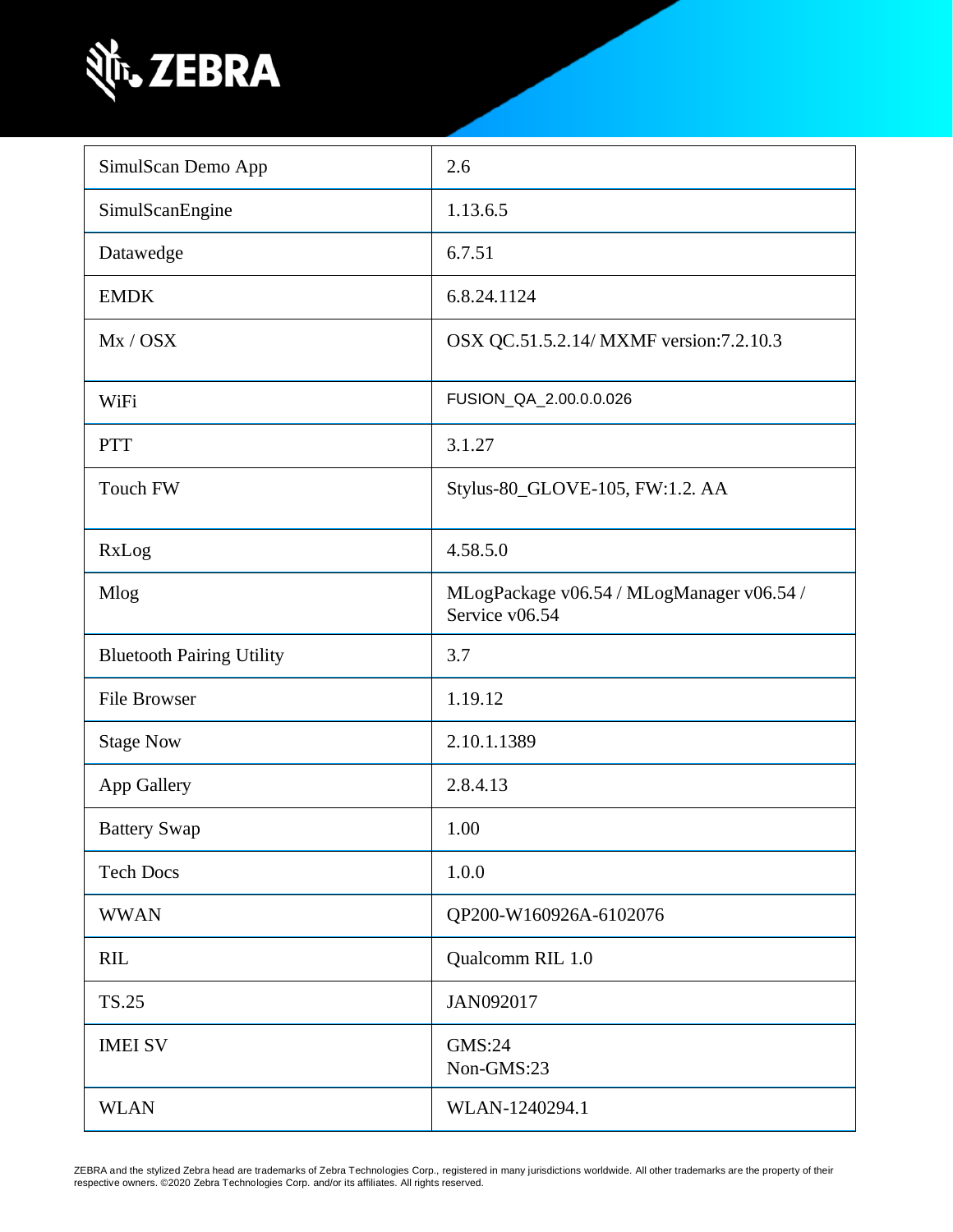

| <b>GPS</b>                         | GPS-1.0.0                                                           |
|------------------------------------|---------------------------------------------------------------------|
| <b>NFC</b>                         | NFC_NCIHAL_AR3.5.0_Lollipop, FW:122                                 |
| Sensors (Accel, Gyro, Light, Prox) | $\mathbf{1}$                                                        |
| Camera                             | CAM-FRONT-1.0.0 / CAM-REAR-1.0.0                                    |
| <b>MSR</b>                         | <b>MSR-1.0.8</b>                                                    |
| MobiControl                        | 12.2.0. Build 23469                                                 |
| Zebra Volume Control               | 1.1.23                                                              |
| <b>IST</b>                         | App:1.00 build 3/Service: 1.00 build<br>1/Firmware: 1.00 build 5    |
| <b>Battery Manger</b>              | 1.3.6                                                               |
| <b>DDT</b>                         | 1.15.0.11                                                           |
| Fingerprint                        | Zebra/TC75/TC75:5.1.1/02-10-02-LG-00-<br>A/180316:user/release-keys |
| <b>ZSL</b>                         | 3.1.1                                                               |
| Zebra Data Service                 | 3.7.1.1003                                                          |
| WifiConfig CSP                     | 7.0.1                                                               |
| <b>EKB</b>                         | 1.7.0.5                                                             |
| License Manager                    | 3.2.0                                                               |

#### **1. CFE v17 Updates:**

❖ CFE-TC75-L-XX-021002-G-00-17.zip (GMS)

❖ **Android Security Patch Level**: March 05, 2018 (Critical Patch Level: October 01, 2020) Use the below link to see the Android Security bulletin for more information: <https://source.android.com/security/bulletin/>

• SPR39290 – Resolved an issue where TC70 faces Intermittent Loss of connection with Bluetooth headset.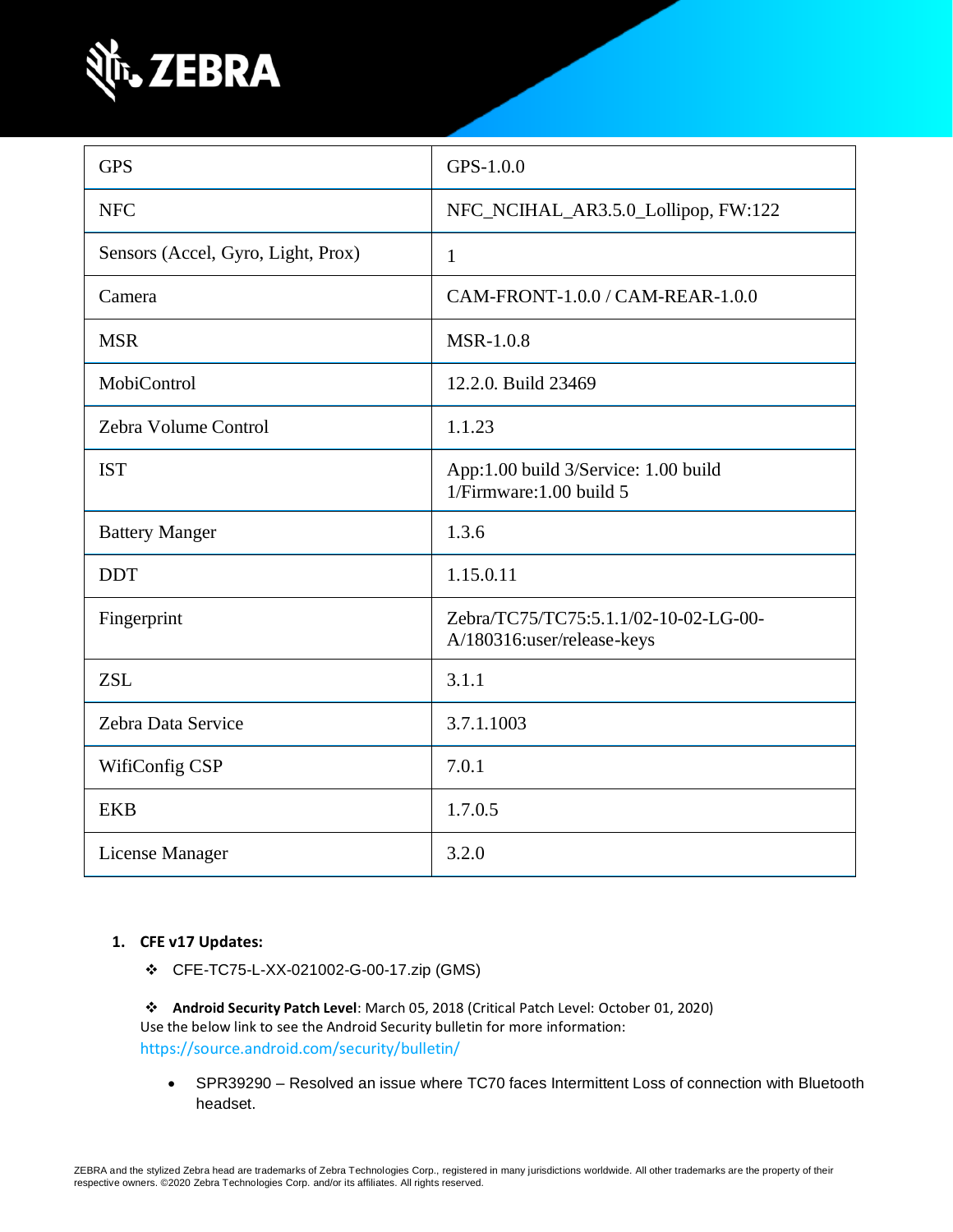

#### **2. CFE v16 Updates:**

❖ CFE-TC75-L-XX-021002-G-00-16.zip (GMS)

❖ **Android Security Patch Level**: March 05, 2018 (Critical Patch Level: June 01, 2020) Use the below link to see the Android Security bulletin for more information: <https://source.android.com/security/bulletin/>

• Added support for Tianma display panel.

#### **3. CFE v14 Updates:**

❖ CFE-TC75-L-XX-021002-G-00-14.zip (GMS)

❖ **Android Security Patch Level**: March 05, 2018 (Critical Patch Level: Apr 01, 2020) Use the below link to see the Android Security bulletin for more information: <https://source.android.com/security/bulletin/>

- [SPR38404](https://jiraemv.zebra.com/browse/BSPA-131963)  "Fixed an issue where there was screeching noise heard after a voip call, and RXDevice was switched to speaker"
- SPR38341 Resolved an issue wherein device was getting stuck in boot loop as audio service was getting started a little late
- SPR37771 Fixed an issue wherein the device was associated to an Access Point and does not roam.
- SPR33312 Resolved an issue wherein certain StageNow profile was not able to use after upgrading from KitKat to Lollipop OS.
- SPR37434 Resolved an issue wherein device heats up when the configuration is pushed as xml file from AirWatch or StageNow
- SPR34353 Resolved an issue of unexpected EOF exception in logcat
- SPR35766 Resolved an issue wherein device takes longer time to connect when deployed in a denser SSID environment
- SPR37272 Resolved an issue wherein EHS Hostname in title was not reflecting updated Hostname after device reboot
- SPR34909 Resolved an issue when device initiates a connection with Mesh BSSID
- [SPR32157](https://jiraemv.zebra.com/browse/BSPA-86471) Resolved an issue when an invalid Neighbor AP response received from the infrastructure.
- [SPR39273](https://jiraemv.zebra.com/browse/BSPA-142071) Resolved an issue wherein device use to struck on zebra logo due to slimbus timeout on multiple warmboot.
- Updated following Components:
	- o License Manager: 3.2
		- o Zebra Data Service: 3.7.0.1004
		- o WIFI: FUSION\_QA\_2.00.0.0.026

#### **Known Issue:**

On first boot-up after installing the LG CFEv14 patch, the Android OS installs the new ZDS (v3.x), which is conflicting with the old ZDS (v2.x) process which might have already started on boot complete. This is intermittent and one-time issue and does not have any impact on ZDS functionality or the OS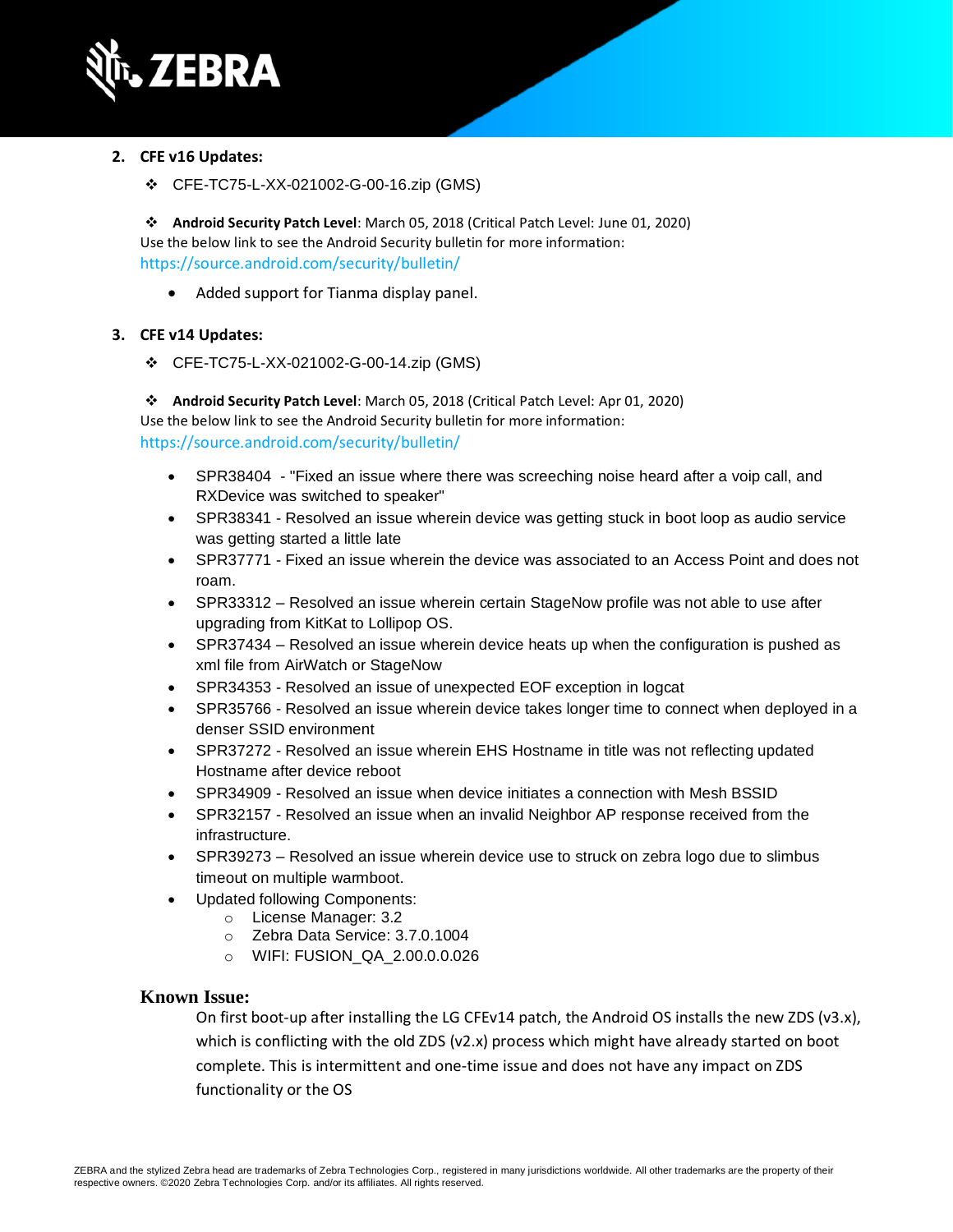

#### **4. CFE v13 Updates:**

❖ CFE-TC75-L-XX-021002-G-00-13.zip (GMS)

❖ **Android Security Patch Level**: March 05, 2018 (Critical Patch Level: July 01, 2019) Use the below link to see the Android Security bulletin for more information: <https://source.android.com/security/bulletin/>

- SPR36654 Resolved an issue where TC70 experiences BT audio disconnect when WLAN 11d set to Auto
- SPR36991 Resolved an issue wherein with SKT SIM card device will connect to network but shows as No service.
- SPR37104 Resolved a Framework reboot issue when user tries to access missed call message notification on user screen in EHS (MMS is disabled).
- SPR36971 Resolved an issue wherein the device was sometimes sticking to Wi-Fi Access Points even at very low signal levels
- SPR36633 Resolve a scan failure issue when application using EMDK Timed Release api to scan the barcodes.
- SPR37258 Resolved an issue where DNS Resolution fails when device roams to different subnet.
- Updated below mentioned components:
	- o Scanner Framework: 19.56.37.2
	- o WLAN: FUSION\_QA\_2.00.0.0.021

#### **5. CFE v12 Updates:**

❖ CFE-TC75-L-XX-021002-G-00-12.zip (GMS)

❖ **Android Security Patch Level**: March 05, 2018 (Critical Patch Level: April 05, 2019) Use the below link to see the Android Security bulletin for more information: <https://source.android.com/security/bulletin/>

- SPR35912 Resolved an issue wherein 11k operation depends on 11r functionality
- SPR36293 Resolved an issue wherein KT SIM loaded devices failed to connect to LTE network
- SPR35288 Fixed an issue wherein initialization of scanner was taking ~1sec.
- SPR35054 Added support for reduced quite zone barcode decoding.
- SPR34844 Resolved an issue wherein multiple open calls are prevented when multiple application tries to open scanner without releasing previous instance.
- Updated below mentioned components:
	- o Scanner Framework: 19.53.37.0
	- o Bluetooth: 01.018.00

#### **6. CFE v11 Updates:**

❖ CFE-TC75-L-XX-021002-G-00-11.zip (GMS)

❖ **Android Security Patch Level**: March 05, 2018 (Critical Patch Level: December 05, 2018) Use the below link to see the Android Security bulletin for more information: <https://source.android.com/security/bulletin/>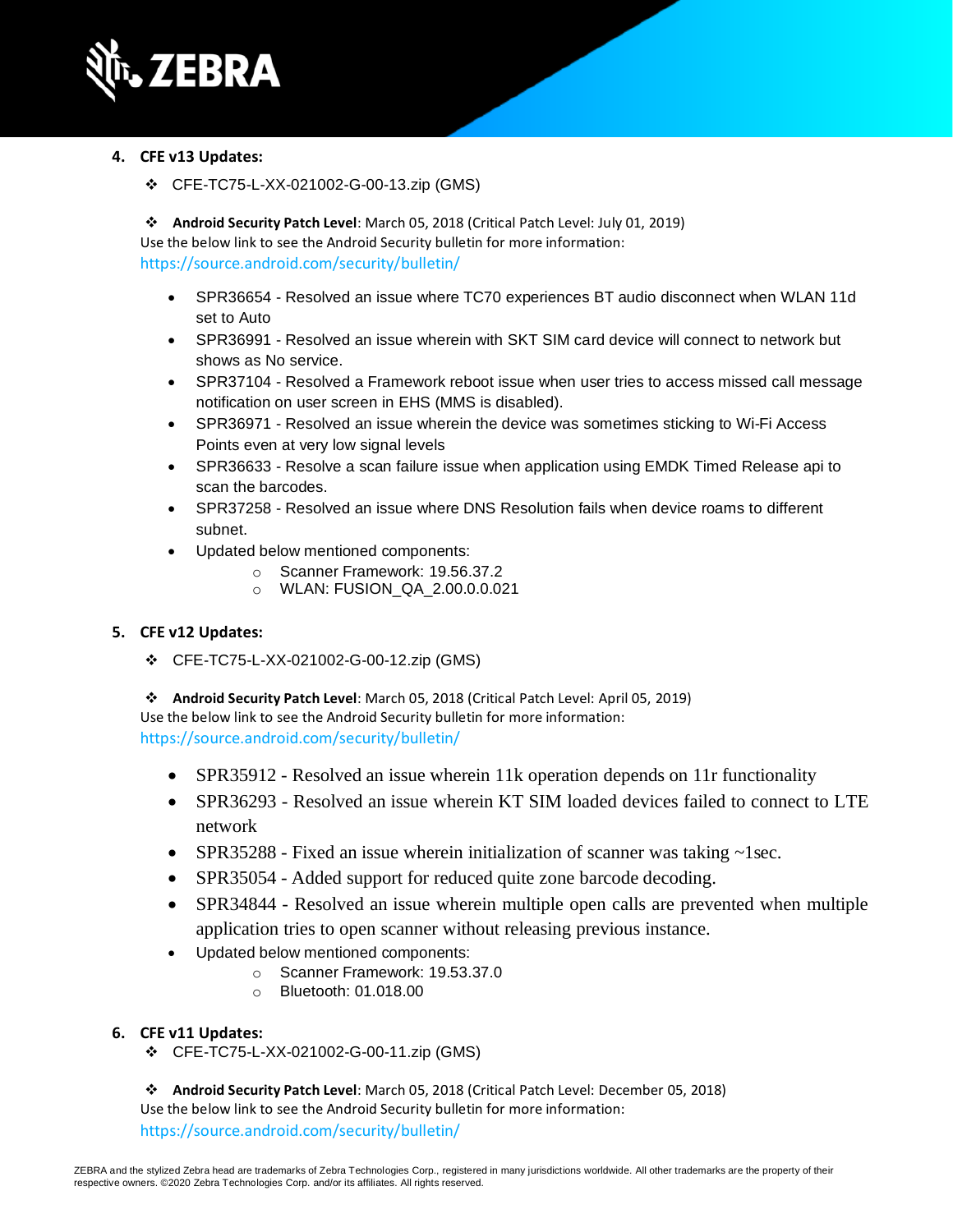

- SPR36118 Resolved an issue wherein patch version was not updating in cfe.ini.
- SPR34738 Resolved an issue wherein device reboots when VPN connection established over Cellular (AT & T).
- SPR35368 Resolved an issue wherein scanner crash while scan the barcode just before suspending or after resume the device.
- SPR35362 Resolved an issue to set hardware picklist to scan barcodes which are very close to each other.
- SPR33745 Resolved an issue where device advertise as 11ac supported.
- SPR33709 Implemented the intercharacter delay functionality in Datawedge to support RDP session scan data transfer.
- SPR34191 Resolved an issue where Devices not sending the hostname to the DHCP server.
- Updated below mentioned components:
	- o MX: 7.2.10.2 (For detail please refer [http://techdocs.zebra.com\)](http://techdocs.zebra.com/)
	- o Scanner Framework: 19.12.35.0
	- o EKB:1.7.0.5
	- o Bluetooth: 01.015.00

#### **7. CFE v10 Updates:**

- ❖ CFE-TC75-L-XX-021002-G-00-10.zip (GMS)
- ❖ **Android Security Patch Level**: March 05, 2018 (Critical Patch Level: September 05, 2018)

Use the below link to see the Android Security bulletin for more information:

<https://source.android.com/security/bulletin/>

- SPR35025 Resolved an issue where Proxy Auto Config (PAC) did not work properly following stops/restarts of the PacService.
- SPR33977 Resolved an issue wherein set time zone issue observed with StageNow.
- SPR34716 Resolved an issue wherein the MX Framework did not restart properly following events where the service was stopped.
- SPR34679 Resolved an issue wherein setting WiFi Band selection to Auto was not working properly with StageNow.
- SPR34936 Resolved an issue wherein Datawedge used to crash on bootup.
- SettingsEULA has been renamed to Zebra Data Services.
- Updated below mentioned components:
	- o MX: 7.2.9.0 (For detail please refer [http://techdocs.zebra.com](http://techdocs.zebra.com/))
	- o Scanner Framework: 19.10.35.1
	- o ZSL:3.1.1
	- o WifiConfigCSP:7.0.1

#### **8. CFE v9 Updates:**

- ❖ CFE-TC75-L-XX-021002-G-00-09.zip (GMS)
- ❖ Note: If whitelisting is enabled ZSL functionalities will NOT work. This issue will fix in next release.

❖ **Android Security Patch Level**: March 05, 2018 (Critical Patch Level: June 05, 2018)

Use the below link to see the Android Security bulletin for more information:

<https://source.android.com/security/bulletin/>

• SPR33755 – Resolved an issue wherein the Whitelisted apps were unable to submit XML to MX.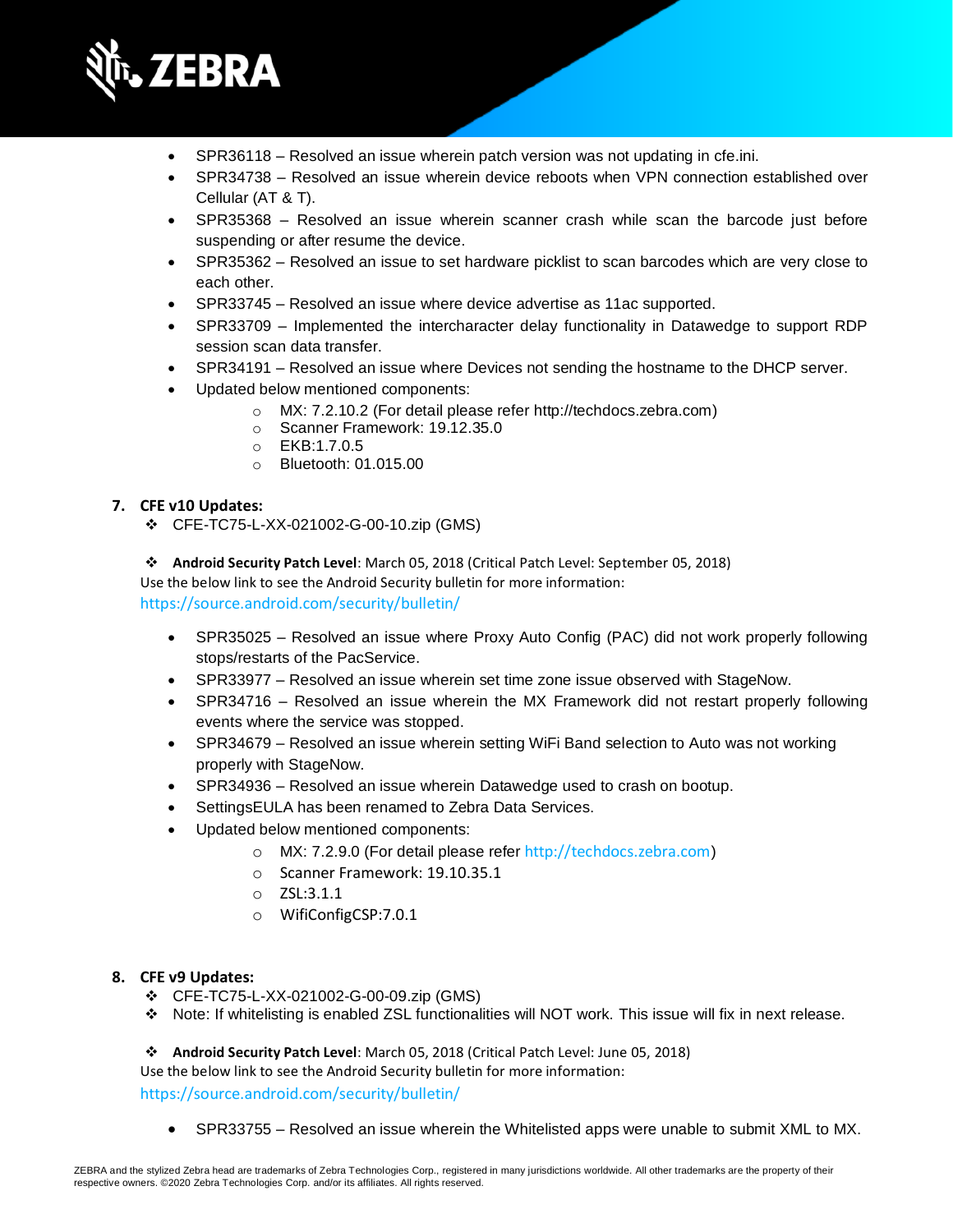

- SPR33207 Resolved an issue wherein the Device Diagnostic tool had an issue with reading the Battery Cycles in the application for PP+ batteries.
- SPR34267 Resolved an issue where-in user was not able to enable USB debugging option using StageNow.
- SPR33862 Fixed an issue where-in user could not set Display Timeout value of 30min using StageNow.
- SPR34145 Fixed an issue wherein user was unable to connect to WLAN network due to WEP Key Index issue.
- SPR34307 Resolved an issue wherein device out of the box intermittently failed to get staged via StageNow.
- SPR34083/34014/32519 Resolved an issue wherein disabling WWAN radio via Airwatch using StageNow XML fails.
- SPR33639 Resolved an issue wherein the customer app install and launch during device sleep state and device stop emitting scan beam after awake from suspend.
- SPR33876 Resolved an issue wherein Display Timeout was unable set via StageNow.
- SPR33607 Resolved an issue where few fresh devices were unable to stage after unboxing the device.
- SPR33538 Resolved an issue wherein the Scanner beam stuck off and No LED beam while pressing scanner button.
- SPR33981 Resolved an issue Czech Republic Regulatory Country could not be set using Wifi config profile.
- SPR34429 Resolved an issue wherein device failed to emit scan beam if the application was launched during device suspend.
- SPR34614 Fixed an issue in DataWedge wherein scanner could not be enabled due to quick enabling and disabling of scanner through Intents.
- SPR33897 Resolved an issue wherein Dialer screen was not launching when triggered through an intent "android.intent.action.CALL\_BUTTON".
- SPR33156 Provided configurability option to enable or disable A-GPS based on the presence of gpsinfo.txt.

 To disable A-GPS, create a dummy file with name "gpsinfo.txt" and copy it to /enterprise/usr and reboot the device.

- SPR34716 Resolved an issue wherein the MX was getting killed by Backupmanager and didn't restart properly.
- SPR34213 Resolved an issue wherein shared preference initialization without launching EKB.
- Added support for Enterprise Lockdown feature.
- Updated below mentioned components:
	- o Datawedge: 6.7.48
	- o EKB: 1.7.0.2 (Added as an System application with this CFE 09)
	- o MX: 7.2.8.2

#### **9. CFE v7 Updates:**

- ❖ CFE-TC75-L-XX-021002-G-00-07.zip (GMS)
- ❖ **Android Security Patch Level**: March 05, 2018

Use the below link to see the Android Security bulletin for more information:

<https://source.android.com/security/bulletin/>

- Spectre & Meltdown correction for variant 1 and variant 2.
- SPR33599 Resolved an issue wherein few of the system applications are getting disabled after enabling whitelist.
- SPR33799 Resolved an issue wherein scanner was unable to read '\n' and '\r'.
- SPR33930 Resolved an issue wherein dhcp address was not acquired by the device, while hostname is greater than 32 characters.
- SPR34123 Resolved an issue wherein super keys are not working in stage now app.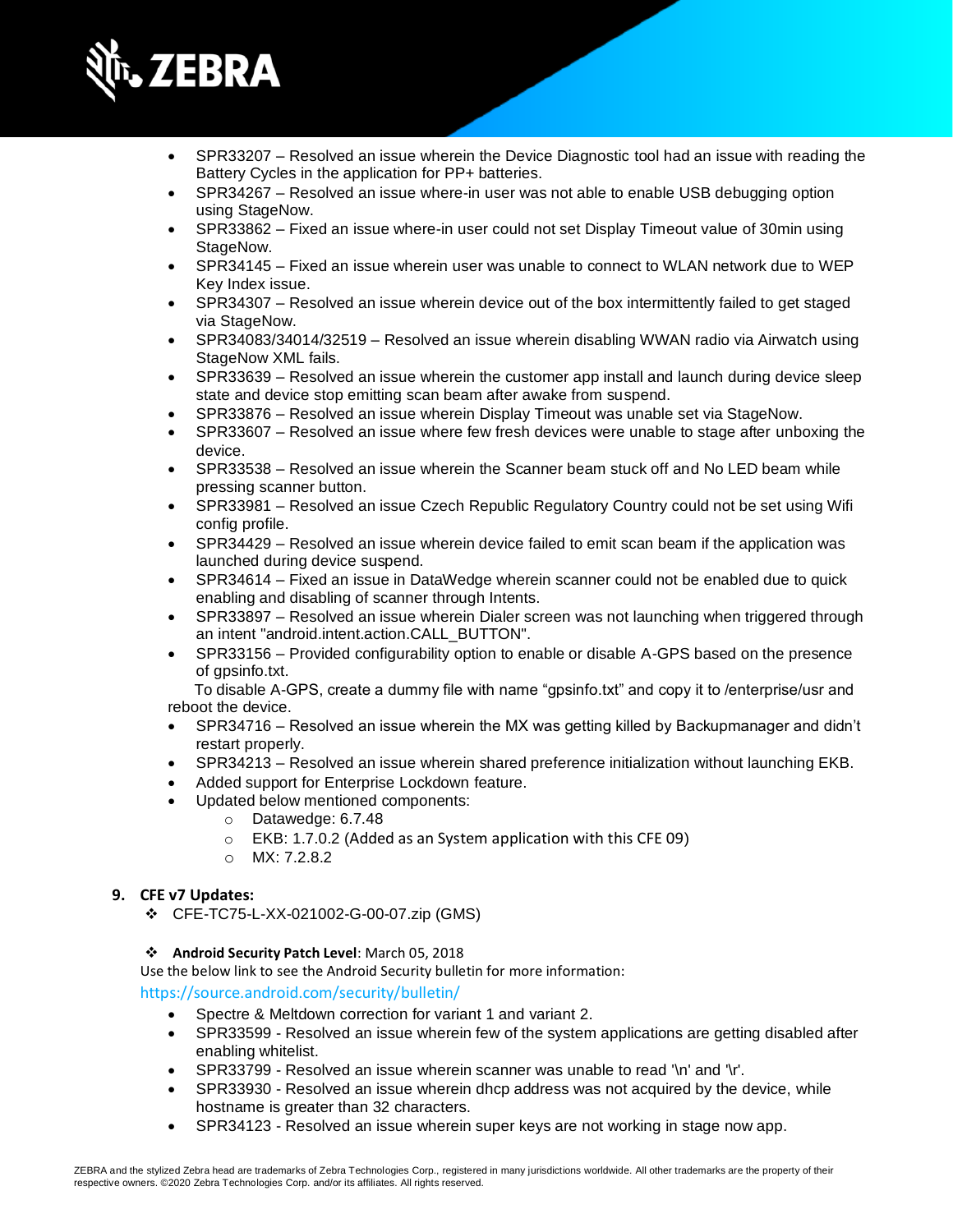

- SPR33823 Resolved an issue wherein black screen occurred in DataWedge application.
- SPR33973- Resolved an issue wherein erroneously loading default profile by providing feature to ignore disabled profiles in DataWedge.
- SPR33671- Resolved an issue wherein user was unable to create WIFI profile with username as backslash followed by number.
- Updated below mentioned components:
	- o Datawedge: 6.7.47
	- o StageNow: 2.10.1.1389
	- o EMDK: 6.8.21.1121
	- o MX: 7.2.1.0
	- o File Browser: 1.19.12
	- o Diagnostic Tool: 1.15.0.11
	- o Scanner Framework: 19.9.35.0
	- o Radio: 2.00.0.0.009
	- o Bluetooth: 01.12.00

#### **10. CFE v6 Updates:**

❖ CFE-TC75-L-XX-021002-G-00-06.zip (GMS)

#### ❖ **Android Security Patch Level:** January 05, 2018

Use the below link to see the Android Security bulletin for more information: <https://source.android.com/security/bulletin/>

#### **11. CFE v5 Updates:**

❖ CFE-TC75-L-XX-021002-G-00-05.zip (GMS)

#### ❖ **Android Security Patch Level:** December 05, 2017

Use the below link to see the Android Security bulletin for more information:

#### <https://source.android.com/security/bulletin/>

- SPR33157 Resolved an issue wherein the BUTTON L1 has been consumed by both barcode scanner and Google chrome client.
- SPR32825 Resolved an issue wherein BT headset volume up/down was not working during Bluetooth call scenario.
- SPR33233 Resolved an issue wherein the DataWedge 6.2.24 could not replace separator or non-printable ascii character with \$.
- SPR32463 Resolved an issue wherein the StageNow File Manager downloads frequently fails due to Socketimeout exception.
- Updated below mentioned components:
	- o Datawedge: 6.6.49
	- o StageNow: 2.9.1.1344
	- o EMDK: 6.7.10.1010
	- o MX: 7.1.1.0

#### **12. CFE v4 Updates:**

❖ CFE-TC75-L-XX-021002-G-00-04.zip (GMS)

#### ❖ **Android Security Patch Level:** September 05, 2017

Use the below link to see the Android Security bulletin for more information: <https://source.android.com/security/bulletin/>

• Corrections for KRACK vulnerabilities applied.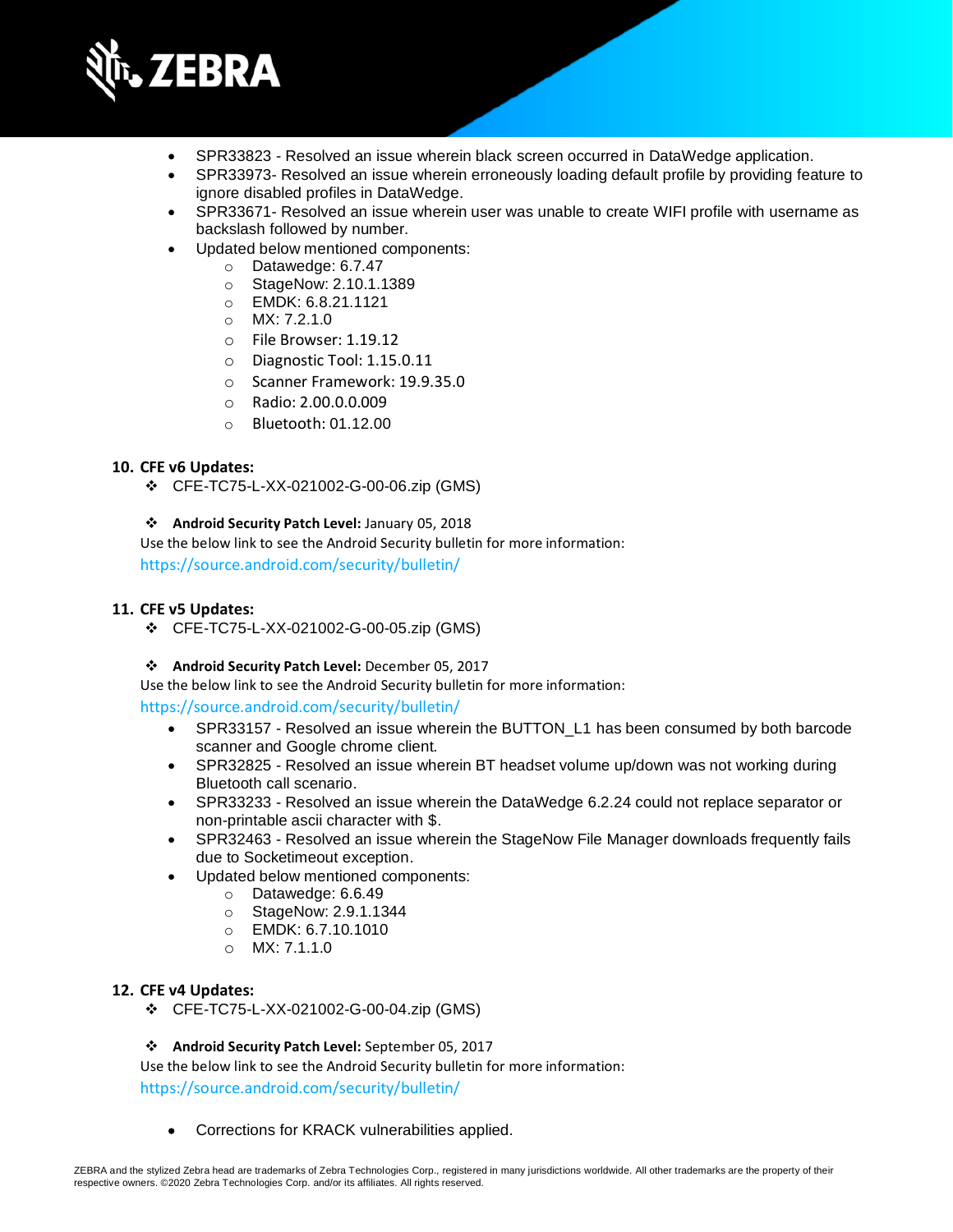

• SPR30400/31340 – Added support to enable/disable Network Monitoring Notification.

#### **13. CFE v3 Updates:**

❖ CFE-TC75-L-XX-021002-G-00-03.zip (GMS)

#### ❖ **Android Security Patch Level:** September 05, 2017

Use the below link to see the Android Security bulletin for more information: <https://source.android.com/security/bulletin/>

- Updated below mentioned components:
	- MXMF Version 7.0.2.1
	- DataWedge Version 6.5.61
	- EMDK Version 6.6.14.914
	- Staging Client Version 2.8.1.1221
- Resolved an issue in MX to prevent leakage of configuration parameters.
- Included fix for BlueBorne vulnerability.
- Included fix for blank screen seen during boot.
- SPR32582 Added support for Netherlands Belgium language.
- SPR32385 Resolved an issue wherein Simulscan API fails to read Chinese passports.
- SPR32008\_SPR31820 Resolved an issue wherein scanning PDF417 barcodes which contain embedded 0x0D characters resulted in continuous line of data instead of displaying in different lines.
- SPR32666 Resolved an issue wherein device reboots when it roams from secured to open Wi-Fi network.
- SPR32676 Resolved an issue wherein DataWedge App crashes when Velocity App tries to send an Intent to enable the scanner plugin.
- SPR32775 Resolved an issue wherein the notification class created with FLAG\_INSISTENT was not getting cleared upon pulling down the notification drawer.

#### **14. CFE v2 Updates:**

- ❖ CFE-TC75-L-XX-021002-G-00-02.zip (GMS)
- ❖ **Android Security Patch Level:** August 05, 2017

Use the below link to see the Android Security bulletin for more information:

<https://source.android.com/security/bulletin/>

- SPR29912 Resolved an issue wherein certificates installation failed through stagenow.
- SPR30401 Added support to get the CFE version via MDM clients.
- SPR31954 Resolved an issue wherein dhcpd was not able to start due to lengthy host name.
- SPR32135 Resolved an issue wherein Settings screen does not revert to its normal state even though the locale language is changed from Arabic to English via EMDK.
- SPR32240 Resolved an issue wherein the scanner service was not responding while switching between applications.
- SPR32193 SPR32230 Resolved an issue wherein devices experiencing authentication failures and were not able to recover.
- SPR32539 Resolved an issue wherein build certificates were lost randomly even though certificates were not expired.
- SPR32326 Resolved an issue wherein Settings application crashed while trying to set enterprise keyboard as the default keyboard and disable AOSP keyboard through the stageNow profile.
- SPR32413 Resolved an issue wherein after selecting the static option in the ethernet settings, changes are not reflecting in interface and the interface was always dhcp.